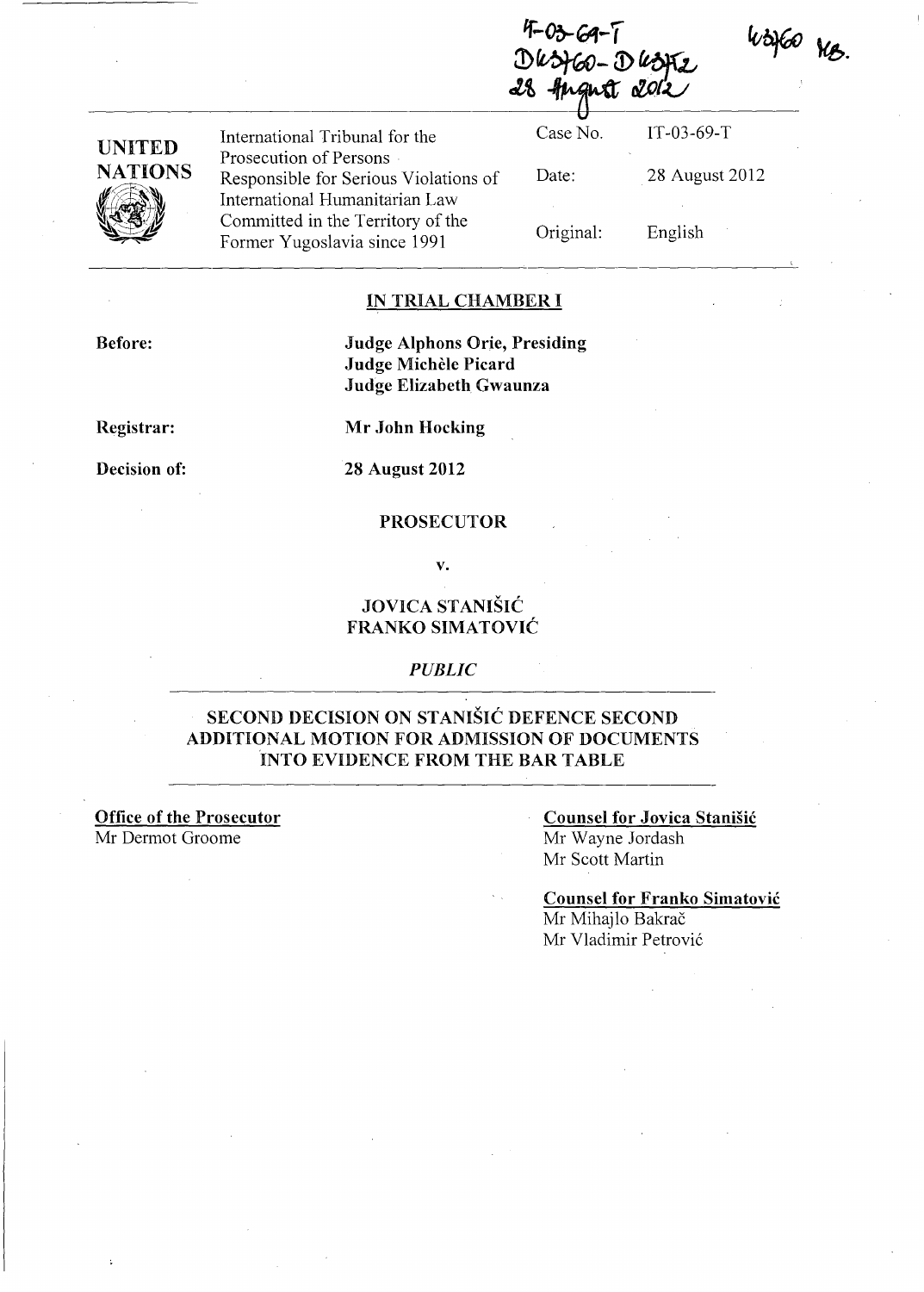# I. PROCEDURAL HISTORY AND SUBMISSIONS OF THE PARTIES

1. On 24 May 2012, the Chamber set 4 June 2012 at noon as the deadline for submitting any further evidentiary motions for the Defence case.<sup>1</sup> On 4 June 2012 at 1:24 p.m., the Stanisic Defence filed its Second Additional Motion for Admission of Documents into Evidence from the Bar Table, requesting the admission into evidence of 152 documents from the bar table ("Motion"). On 7 June 2012, the Chamber summarily dismissed the Motion ("Oral Decision").<sup>2</sup> On 11 June 2012, the Stanišić Defence filed a motion for reconsideration of the Chamber's Oral Decision or, in the alternative, certification for leave to appeal it.<sup>3</sup> On 26 June 2012, by means of an informal communication, the Chamber reconsidered its Oral Decision and reinstated the Motion. On 28 June 2012, the Defence filed a corrigendum correcting the confidential status of certain documents as well as the description of another document, and withdrawing the request for the admission of three documents contained in the Motion ("Corrigendum").<sup>4</sup> On 10 July 2012, the Prosecution filed its Response ("Response").<sup>5</sup> The Simatović Defence did not respond to the Motion.

2. In the Motion, the Stanišić Defence ("Defence") tenders 152 documents, and submits that as the Simatović Defence case has come to an end, it was able to further assess whether there were any outstanding issues which could be addressed by documents in its possession.<sup>6</sup> The Defence submits that "[a] large portion of the documents the Defence is currently seeking to tender have only been located by the Defence after the filing of its previous Bar Table Motions, by reviewing vast amounts of (recent) Prosecution disclosures".<sup>7</sup> The Defence submits that all documents are probative and relevant, and should be admitted from the bar table pursuant to Rule 89 (C) of the Rules of Procedure and Evidence ("Rules"). 8

3. In its Response, the Prosecution provides general comments on the arguments of the Defence regarding certain documents relating to the 1995 UN hostage situation, and argues that the

 $\overline{1}$ T. 19805.

 $\overline{c}$ T. 20138-20139.

 $\overline{\mathbf{3}}$ Urgent Stanisic Defence Motion for Reconsideration or in the Alternative Request for Leave to Appeal the Trial Chamber's Decision of Stanisic Second Additional Motion for Admission of Documents into Evidence Through the Bar Table, 11 June 2012.

<sup>4</sup>  Stanisic Corrigendum to "Second Additional Motion for Admission of Documents into Evidence through the Bar Table" and "Motion for Admission of Documents into Evidence through the Bar Table of Documents that were Denied Admission Without Prejudice" both filed on 4 June 2012, 28 June 2012, paras 3-5. The documents withdrawn by the Defence are: lD05527, lD05506, and lD05553

<sup>5</sup> Prosecution Response to Stanisic Additional Motion for Admission of Documents into Evidence Through the Bar Table with Confidential Annex A, 10 July 2012.

<sup>6</sup>  Motion, para. 6.

 $\overline{7}$ Ibid.  $\boldsymbol{8}$ 

Motion, para. 9.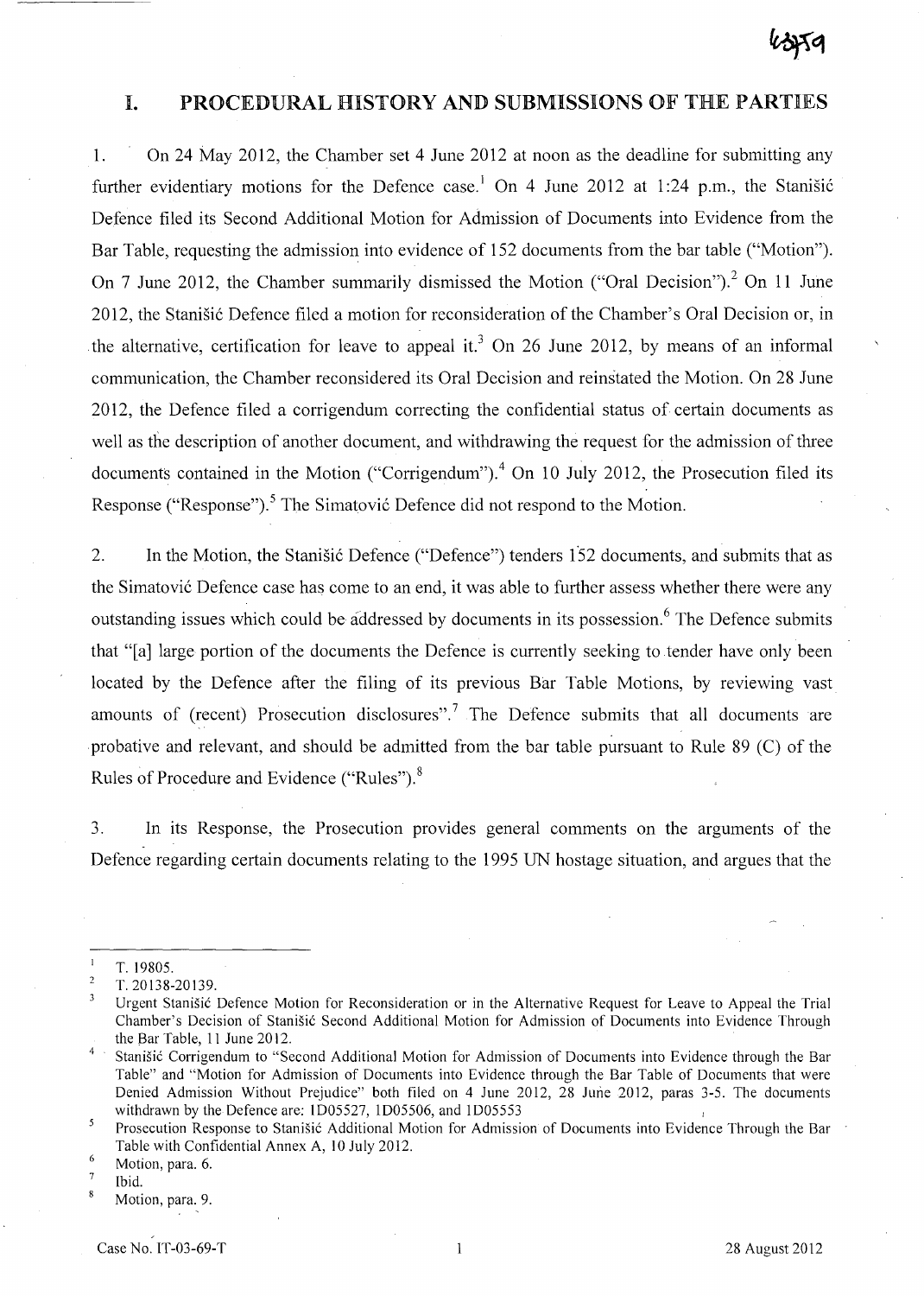content of said documents do not support the conclusions that the Defence seeks to draw from them.<sup>9</sup>

# **II. APPLICABLE LAW**

4. The Chamber recalls and refers to the applicable law as set out in its Decision of 23 May -  $2012.<sup>10</sup>$ 

#### **HI. DISCUSSION**

5. On 28 August 2012, the Chamber issued its first Decision on the Motion, which dealt with 29 of the proposed  $152$  documents.<sup>11</sup> Three of the 152 documents were withdrawn by the Defence.<sup>12</sup> In the present Decision, the Chamber will address the remaining 120 documents of the Motion. Overall, the Chamber notes that the Prosecution does not object to the admission of the majority of documents contained in the Motion, but instead disputes the conclusions and negative inferences the Defence seeks to draw from them.

6. With respect to the documents bearing Rule 65 fer numbers 1D05442, 1D05443, 1D05495, 1D05496, 1D05444, 1D05445, 1D05451, 1D05446, 1D05447, 1D05448, ID05449, ID05250, ID05570, 1D05479, 1D05499, 1D05500; 1D05571, 1D05581, 1D05572, ID05576, 1D05577; 1D05564, 1D05565, ID05515, 1D05582, ID05558,13 1D02619, 1D02621, 1D02624, 1D05516, ID02331, ID05518, ID05552, ID05554; ID05557, 1D05505, 1D05514, 1D05517,14 ID05566, 01999, 1D05567, 1D05454, 1D05523, 1D05526, 1D05529,<sup>15</sup> 1D05531, 1D05532, 1D05533, ID05575, ID01270, ID05534, ID05535, ID05537, ID05541, ID05543, 1D05544, 1D05545, 1D01259, 1D05559, 1D05560, and 1D05562,<sup>16</sup> the Chamber notes that the Prosecution, while disputing their purported relevance as characterised by the Defence, does not object to their

 $\Omega$ Response, paras 12-17; Response, Confidential Annex A, pp. 1-15.

<sup>&</sup>lt;sup>10</sup>First Decision on Stanišić Defence Bar Table Motion of 17 February 2012 ("First Bar Table Decision"), paras 9-10. <sup>11</sup>First Decision on Stanisic Defence Second Additional Motion for Admission of Documents into Evidence from the Bar Table, 28 August 2012.

 $\frac{12}{13}$  Corrigendum, para. 5.

With respect to documents bearing Rule 65 ter nos 1D05582 and 1D05588, which are transcripts of two intercepts, the Chamber notes that the Defence had originally only provided the parties with the BCS recordings of said intercepts, see Confidential Annex B (CD-ROM) to the Motion. For the purposes of admission of these documents into evidence from the bar table, the Chamber has only considered the transcripts as up loaded in eCourt under 1005582 and 1005558.

 $14$  The Chamber notes that the Prosecution argues this document has little probative value due to its "inflammatory" nature", and will take this into consideration when ultimately assessing the document's weight in the context of the trial record.

<sup>&</sup>lt;sup>15</sup> The Chamber notes the Prosecution submission that document bearing Rule 65 *ter* no. 1D05529 is the original version of the document, not a copy from a book, as the Defence subrnits in its Motion. See Response, Confidential Annex A, pp. 66-67.

<sup>&</sup>lt;sup>16</sup>. The Chamber notes that the Defence has not uploaded BCS versions of documents bearing Rule 65 ter nos 1005559, 1005560, and 1005562. .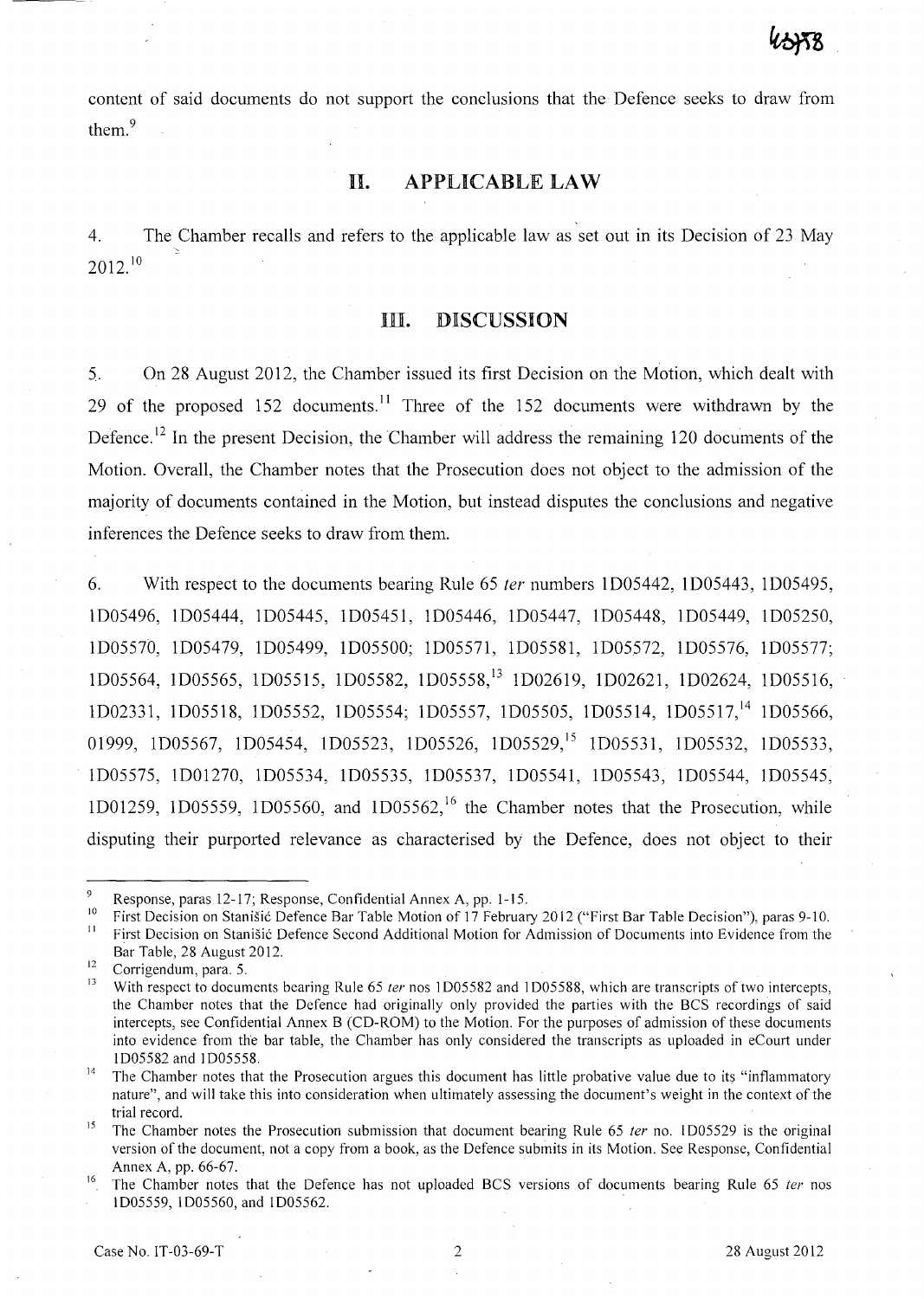admission. The Chamber finds that the Defence has shown with sufficient specificity (i) the relevance and probative value of these documents and (ii) how they would fit in the Defence case, and will allow their admission into evidence from the bar table.

7. With respect to the document bearing Rule 65 *ter* number 1886, a book entitled "Jović: last days of the SFRY", the Chamber notes that the Defence, in line with the Chamber's instruction, has indicated the relevant pages and requested them to be admitted into evidence as separate documents. These 37 excerpts comprise the sixth category of documents in Confidential Annex A to the Motion.<sup>17</sup> The Chamber notes that on 17 July 2012, the Defence uploaded document bearing Rule 65 fer no. 1886.2, which appears to bundle the pages corresponding to the 37 excerpts into one document. It observes, however, that the *B/C/S* version of Rule 65 fer no. 1886.2 and the English translation thereof do not fully correspond to the portions described in Confidential Annex A to the Motion, as some pages have been omitted<sup>18</sup> and some pages have been uploaded twice.<sup>19</sup> Lastly, the Chamber notes that there appears to be a two-page overlap with exhibit PI027, which contains extracts of the same book tendered through Prosecution witness Reynaud Theunens. The Prosecution indicates that, while disputing the purported relevance of these excerpts as characterised by the Defence, it does not object to their admission. The Chamber finds that the Defence has shown with sufficient specificity (i) the relevance and probative value of these excerpts and (ii) how they would fit in the Defence case, and will allow their admission into evidence from the bar table. The Chamber will admit the excerpts comprising the sixth category of documents in Confidential Annex A to the Motion, and allows the Defence to upload them into eCourt as one document, accompanied by a corresponding English translation, bearing Rule 65 ter no. 1886.3; this document will be admitted once it has been uploaded into eCourt.

8. The Chamber notes that for document ID05561, an "official record by the CRDB Tuzla dated 25 June 1993", the Defence has only provided the Chamber with an English translation of this document. While the unavailability of a *B/C/S* original has not been a reason to deny admission of a document per  $se^{20}$ , the Chamber notes that many words in 1D05561 have been marked as "illegible". It further notes the Prosecution comment that these words are legible in the *B/C/S*  version (which was not provided to the Chamber).<sup>21</sup> The Chamber therefore finds that it is unable to

<sup>&</sup>lt;sup>17</sup> Motion, Confidential Annex A, pp. 83-125. Prosecution Response, Confidential Annex A, documents 116-152.<br><sup>18</sup> Pegge 214, 251, 223, 224, for instance, are missing from the PCS version of document beguing Puls 65 to

Pages 214, 251, 323-324, for instance, are missing from the BCS version of document bearing Rule 65 ter no.  $1886.2.$ 

<sup>&</sup>lt;sup>19</sup> See, for example, pp. 216, 330 of the *B/C/S* version of document bearing Rule 65 *ter* no. 1886.2.<br><sup>20</sup> See, for example, the Chamber's doctring acquired documents begins Rule 65 *ter* nos. 10055

See, for example, the Chamber's decision regarding documents bearing Rule 65 ter nos 1D05559, 1D05560, and lD05562 at para, 6 and fn, 13 of this Decision.

<sup>&</sup>lt;sup>21</sup> Response, Confidential Annex A, p.  $62$ .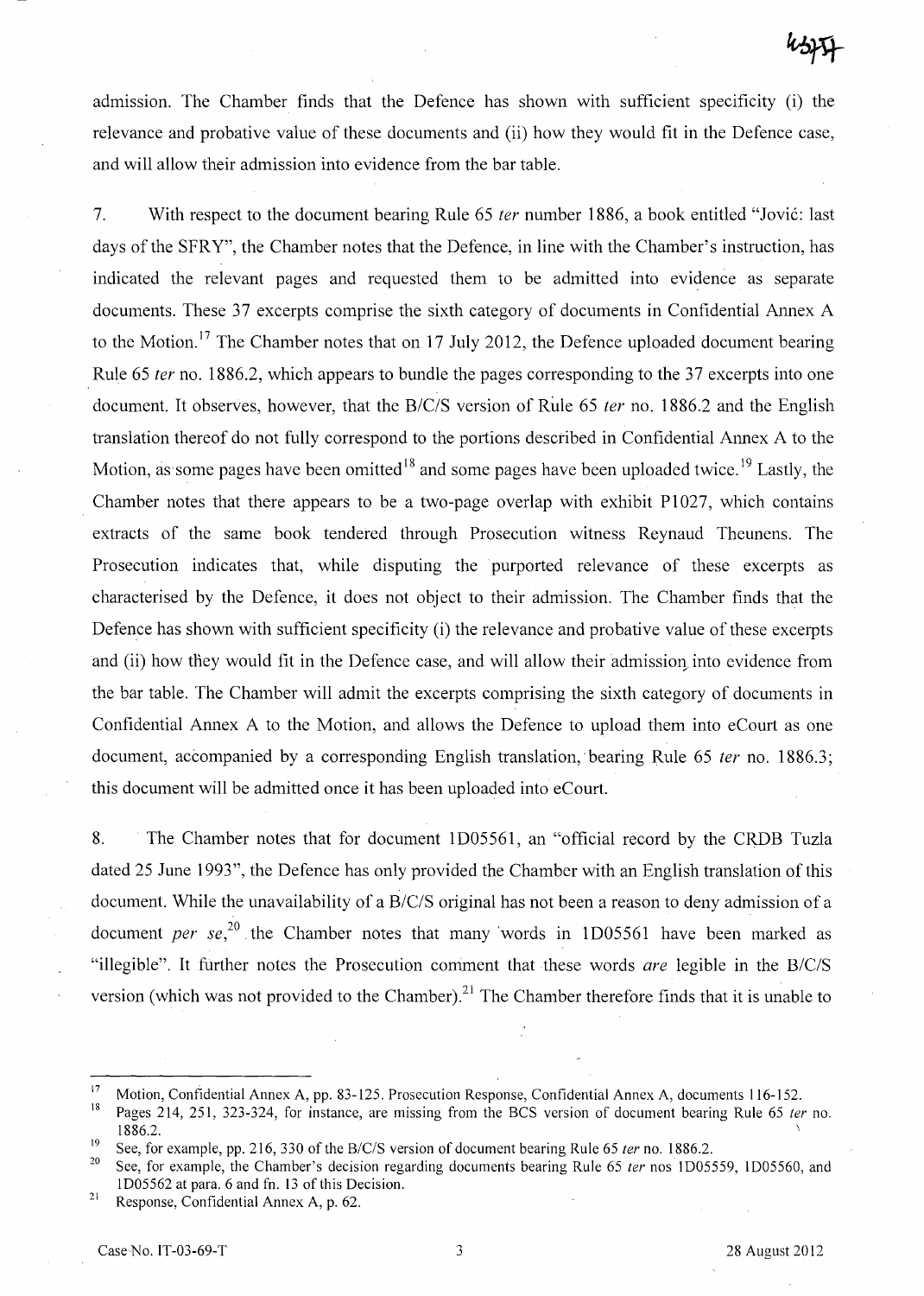verify whether this document is sufficiently probative to be admitted into evidence, and denies its admission from the bar table.

9. With respect to document bearing Rule 65 ter no. ID05556, the Chamber notes that it is a one-page facsimile with what appears to be a handwritten cover page, along with a 39-page annex consisting of a compilation of various documents. The Defence has discussed only a small portion of said annex.<sup>22</sup> Similarly, with respect to document bearing Rule 65 ter no. 1D05548, the Chamber notes that this is a lengthy 38-page intercept, while the Defence has discussed the relevance of only three pages thereof.<sup>23</sup> The Chamber notes that the Prosecution, while not objecting to the admission *per se* of these documents, has raised these discrepancies and questioned their relevance and probative value in this context.<sup>24</sup> While the Chamber has generally encouraged the parties to submit extracts of large documents where possible, it also considers that extracting the relevant.pages from these two documents may not sufficiently contextualize them. Therefore, the Chamber in this instance admits these two documents in their entirety, finding that the Defence has shown with sufficient specificity (i) the relevance and probative value of these two documents and (ii) how they fit in the Defence case.

10. The Chamber notes that for a number of documents contained in the Motion, the Prosecution objects to their admission on grounds of authenticity. It submits that for documents bearing Rule 65 fer nos ID05573, ID05574, ID05578, ID05504, and ID05536, it has been provided with insufficient information regarding their origin. The Defence acknowledges that, for a number of these documents, it is in the process of determining their origin, but argues that they are nonetheless sufficiently probative and relevant to be admitted from the bar table.<sup>25</sup> In this respect, the Chamber recalls its earlier finding that authenticity is one of the factors to be considered when assessing the reliability of evidence to be admitted, and that reliability is a component part of the probative value of a piece of evidence.<sup>26</sup> It noted that, "[t]o require absolute proof of a document's authenticity before it could be admitted would be to require a far more stringent test than the standard envisioned by Sub-rule 89 (C)".<sup>27</sup> The Chamber finds that each of the aforementioned documents, on its face, bears sufficient indicia of authenticity and reliability to meet the standard for admission from the bar table. The Chamber further finds that the Defence has shown with sufficient specificity (i) the relevance and probative value of these documents and (ii) how they

Ibid.

<sup>&</sup>lt;sup>22</sup> Motion, Confidential Annex A, pp. 51-52.

Motion, Confidential Annex A, pp. 52-53.

<sup>&</sup>lt;sup>24</sup> Response, Confidential Annex A, pp. 62, 63-64.

 $\frac{25}{26}$  Motion, para. 9.

<sup>&</sup>lt;sup>26</sup> See Second Decision on Stanišić Bar Table Motion of 17 February 2012, 23 May 2012, para. 7.<br><sup>27</sup> Ibid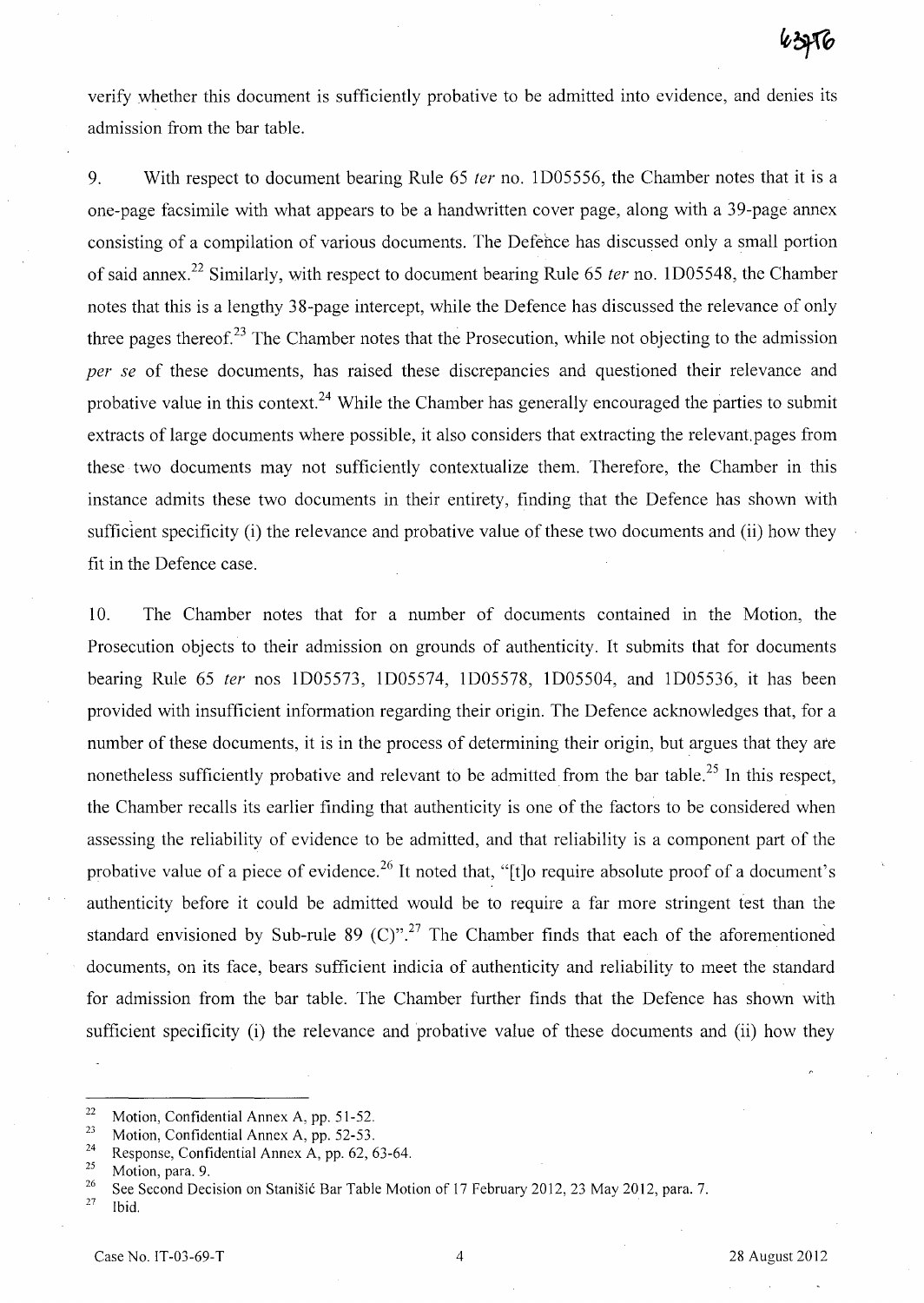would fit in the Defence case. It encourages the Defence to provide the parties with any information obtained following its further investigations regarding the origin of these documents.

11. In relation to the aforementioned document bearing Rule 65 ter no. 1D05536, the Chamber takes note of the Prosecution's objection that it relates to events in Kosovo in 1998, which is outside the Indictment period.<sup>28</sup> It also observes that thus far, all parties have introduced evidence that relates to the events in Kosovo in 1998, including the Prosecution.<sup>29</sup> The Chamber will take the submissions of the parties on these documents into account when weighing this type of evidence.

12. The Chamber observes that documents bearing Rule 65 ter nos 1D05497, 1D05478, 1D05555, ID05510, 1D05511, and 1D05507 contain redactions, and that no umedacted versions have been provided thus far. The Chamber has previously provided general guidance regarding the tendering of redacted documents.<sup>30</sup> The Chamber is not satisfied that these documents can be admitted in their current, redacted, form, and denies their admission into evidence from the bar table. With respect to document 1D05538, the Chamber notes that the Defence had originally only provided the Chamber and the Prosecution with a redacted copy,<sup>31</sup> and that on 12 July 2012, the Defence uploaded an umedacted copy and translation of this document in eCourt. The Chamber also notes that the Prosecution did not object to the admission of the redacted copy of this document. The Chamber finds that the Defence has shown with sufficient specificity (i) the relevance and probative value of this document and (ii) how it would fit in the Defence case, and will allow admission of the unredacted copy of 1D05538 into evidence from the bar table.

13. With respect to the document bearing Rule 65 ter no. 1D05508, the Chamber observes that the Defence had originally erroneously provided the Prosecution and the Chamber with a copy of document bearing Rule 65 ter no. 1D05507 (both in its Confidential Annex B to the Motion, as well as in eCourt), which the Prosecution noted in its Response.<sup>32</sup> In this respect, the Chamber notes the Defence's informal communication of 20 July 2012 to the Parties and to the Chamber stating "the material pertaining to Stanišić Second Additional Defence Motion for admission of documents into evidence through the bar table, dated 4 June 2012 has been uploaded and released in E-court." It further notes that on 17 July 2012, the *B/c/S* version and corresponding translation of the document bearing Rule 65 ter no. 1D05508, as originally uploaded, have been removed from eCourt, and

<sup>&</sup>lt;sup>28</sup> Response, Confidential Annex A, pp. 70-71.<br><sup>29</sup> See as B522 and B524 (decuments tender

See eg. P523 and P524 (documents tendered by Prosecution through witness JF-048); D218 (document from Prosecution 65 ter exhibit list, tendered by Simatovic Defence through witness JF-030). In most cases, the Prosecution has introduced such evidence solely for the purpose of challenging the credibility of witnesses. See e.g. discussion regarding P1709 at T. 10348-10351, 10376-10382, as well as exhibit P3045 at T. 14891-14905,14931- 14933.

 $30^{30}$  Fifth Decision on Stanisic Defence Bar Table Motion of 17 February 2012, 24 May 2012, para. 9.

See Motion, Confidential Annex B (CD-ROM).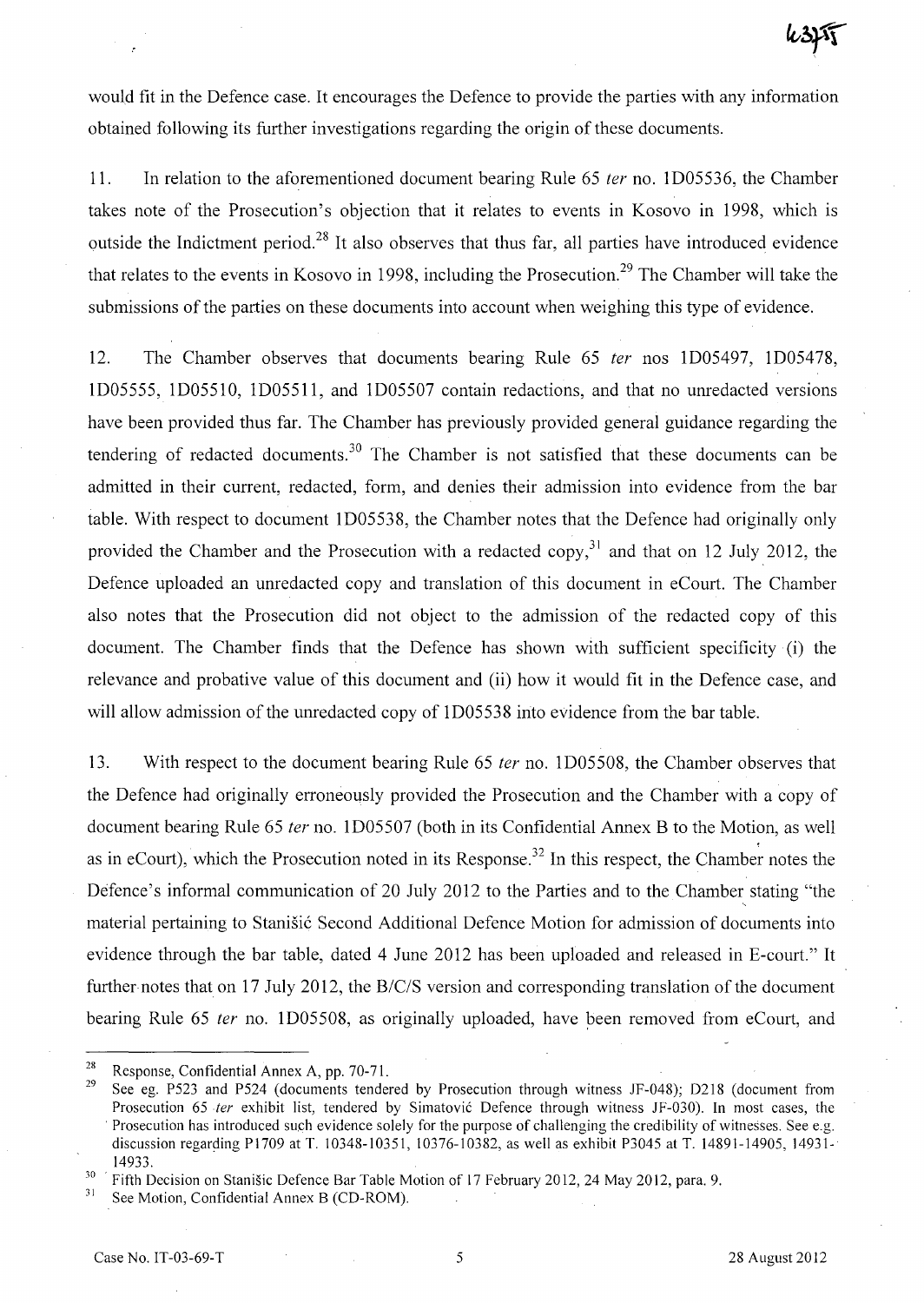have been replaced with what is apparently the correct *B/C/S* version and corresponding English translation thereof. The Chamber concludes that the Prosecution did not have this document available when it provided its Response.<sup>33</sup> and notes with concern that the Defence did not inform the Chamber when it replaced the document bearing Rule 65 ter no. ID05508 in eCourt. As the Chamber has neither been provided with a source of the document nor was the Prosecution able to comment on its admissibility in its Response, the Chamber denies admission of this document into evidence from the bar table.

14. With respect to document bearing Rule 65 ter no. ID02657, the Chamber notes that the original *B/C/S* version and its English translation concern two different documents, which the Prosecution also indicated in its Response.<sup>34</sup> The Chamber denies admission into evidence of this document from the bar table.

15. With respect to documents bearing Rule 65 *ter* nos 1D05501 and 1D05502, the Chamber notes that the Defence has described these documents as being "undated".<sup>35</sup> However, the documents themselves bear two different dates; one date is displayed on top of the first page, and another date is displayed at the bottom of the remainder of the pages. The date on the first page for each of these documents states "Friday, July 2,2012". In addition to referring to a non-existent day and date combination, this day postdates the filing of the Motion. The date on the bottom of both of these documents is "September 26, 1997", which is beyond the Indictment period (while the topics discussed in these documents allegedly occurred during the Indictment period). The Chamber is not satisfied that these documents are sufficiently probative to be admitted from the bar table in their current form, and denies their admission into evidence.

16. The Chamber notes that document ID05580 is an excerpt, which the Defence indicates originates from a "book by KARADŽIĆ".<sup>36</sup> The Chamber observes that the *B/C/S* original is to a large extent illegible, and that the English translation appears to be a poorly copied excerpt from a translation of the entire book. It further notes the Prosecution's objection to the admission of this document, in that it has been unable to determine its origin, and that the Defence did hot provide further information other than what is described in Confidential Annex A to the Motion.<sup>37</sup> The Chamber is not satisfied that the probative value of this document is sufficient to warrant its

 $\frac{32}{33}$  Response, Confidential Annex A, pp. 43-44.

Ibid.

<sup>&</sup>lt;sup>34</sup> Response, Confidential Annex A, p. 77.

 $^{35}$  Motion, Confidential Annex A, pp. 13-14.

<sup>&</sup>lt;sup>36</sup> Motion, Confidential Annex A, p. 29.<br><sup>37</sup> Motion, Confidential Annex A, pp. 29.

<sup>37</sup> Motion, Confidential Annex A, pp. 29-30; Response, Confidential Annex A, p. 37.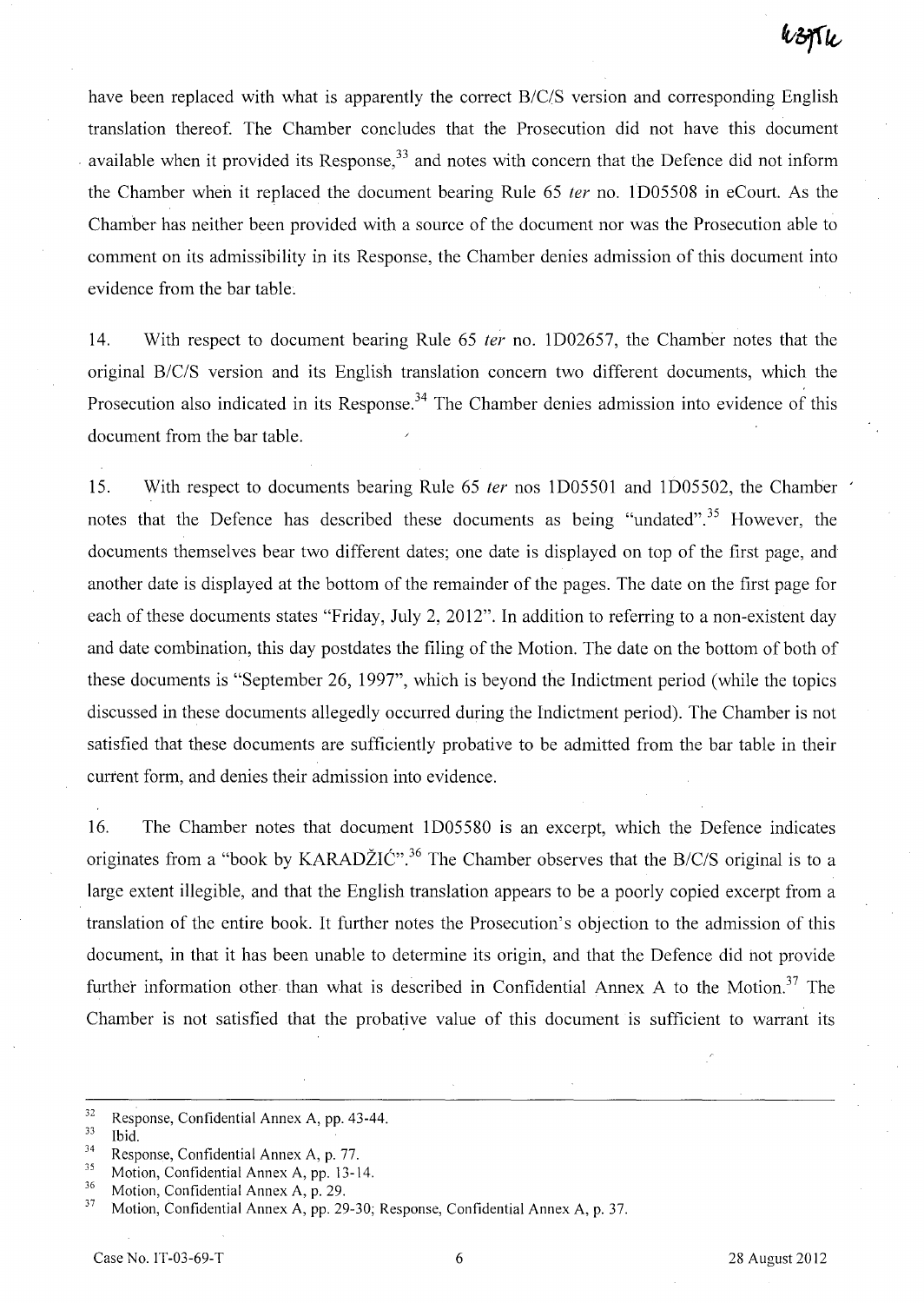admission into evidence from the bar table at this late stage of the proceedings. Consequently, it denies its admission into evidence.

17. With respect to document bearing Rule 65 *ter* no. ID05542, the Chamber notes that the Defence has provided the Chamber and the Parties with a partial translation of this document. Moreover, the *B/C/S* original of this document is largely illegible. The Chamber is unable to properly assess the relevance and probative value of this document, and denies its admission into evidence from the bar table.

18. Lastly, the Chamber notes that document ID05568 has already been admitted as P1416, and therefore declares the request for admission of this document moot.

### IV. DISPOSITION

19. For the foregoing reasons, pursuant to Rule 89 (C), the Chamber GRANTS the Motion IN PART, and

- 1. ADMITS into evidence documents bearing Rule 65 *ter* numbers lD05442, ID05443, ID05495, ID05496, ID05444, ID05445, ID05451, ID05446, ID05447, ID05448, ID05449, ID05250, lD05570, ID05479 (under seal), lD05499, ID05500; ID05571, ID05581, ID05572, ID05576, ID05577; ID05564, ID05565, ID05515, ID05582, ID05558, ID02619, ID02621, ID02624, ID05516, ID02331, ID05518, ID05552, ID05538 (under seal), ID05554, ID05557, ID05505, ID05514 (under seal), ID05517, ID05566 (provisionally under seal), 01999, ID05567, ID05454, ID05523 (provisionally under seal), ID05526, ID05529 (provisionally under seal), ID05531, ID05532, ID05533, ID05575, ID01270, lD05534, ID05535, ID05537 (under seal), ID05541, ID05543, ID05544, ID05545, ID01259, ID05559, ID05560, ID05562, 1D05556, ID05548, ID05573, ID05574, ID05578, ID05504 (provisionally under seal), and ID05536;
- ii. **INSTRUCTS** the Defence, in accordance with paragraph 7 of this Decision, to upload into eCourt document bearing Rule 65 *ter* no. 1886.3, comprising the sixth category of documents in Confidential Annex A to the Motion;
- iii. **ADMITS** into evidence document bearing Rule 65 *ter* no 1886.3, once it has been uploaded into eCourt;